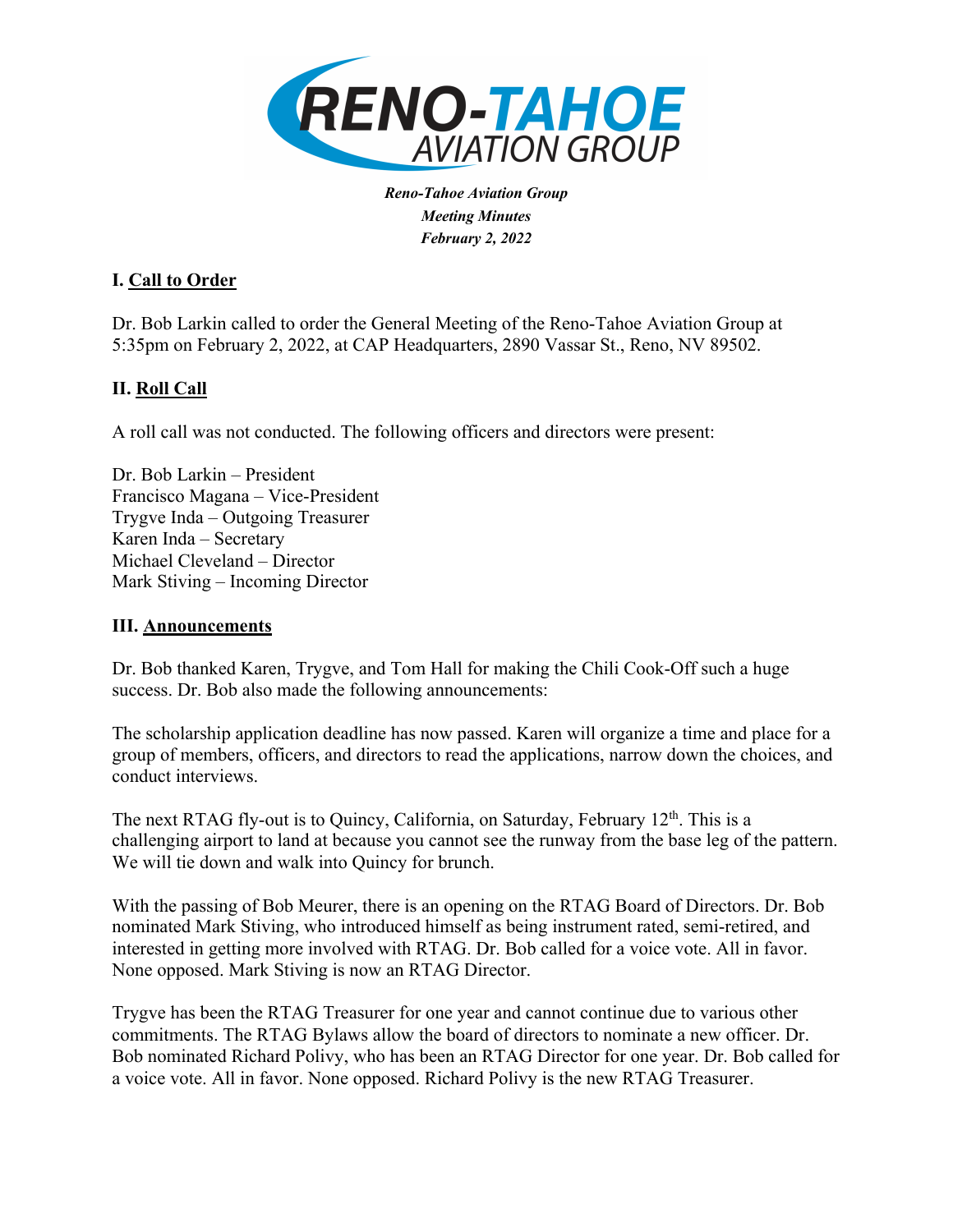

Karen will file the Annual List of Officers & Directors with the Nevada Secretary of State's office to reflect these changes.

The Celebration of Aviation Banquet is scheduled for Saturday, March 12<sup>th</sup>, at The Resort at Red Hawk in Wingfield Springs. CFII Mike Wojcik will be the guest speaker.

Michael Cleveland announced that the TFR for the Super Bowl will affect the three main airports in the Las Vegas area, in addition to the airports in LA. The TFR begins Wednesday, February  $9<sup>th</sup>$  and ends Monday, February 14<sup>th</sup>. For a list of affected airports and details about the TFRs, please visit www.faa.gov/superbowl.

# **IV. Wings Program**

A.J. Griffith, a CFI who works for NV Flight, gave a talk about go-arounds. His presentation began with a recent video of a British Airways Airbus going around after a near tail strike. You can watch the video here: https://www.flyertalk.com/forum/british-airways-executiveclub/2067270-ba1307-abz-lhr-a321neo-31jan22-go-around-very-nearly-tail-strike.html

According to A.J., there are two main reasons pilots don't go around when they should:

1. Ego overriding judgement, and

2. Lack of confidence in their ability to go around. This can be caused by being out of practice or factors such as the speed of the aircraft.

Some pilots assume that the runway at a towered field will be long and wide, and that a goaround will not be necessary. However, the shortest towered field in the USA is at Palo Alto. It's only 2443' by 70' and is a Class D airport. A.J. trained out of Palo Alto and saw far too many pilots skid off the runway and into the marsh, instead of executing a go-around.

While doing your flight planning, consider the point on the runway at which you should land. Do you always land either on the numbers or on the thousands? The answer will be different in each situation. For example, if you are hangered at GA West and are landing on 16L, you may want to land beyond the thousands in order to reduce taxi time. Trygve mentioned that, when he lands on the tiny, uphill strip in Oregon where he does his maintenance, it's better to land *before* the numbers.

Here is A.J.'s strategy for practicing go-arounds:

1. Slow flight recovery *is* your go-around. Practice slow flight recovery away from airports and traffic to become proficient without the added stress of being in the pattern.